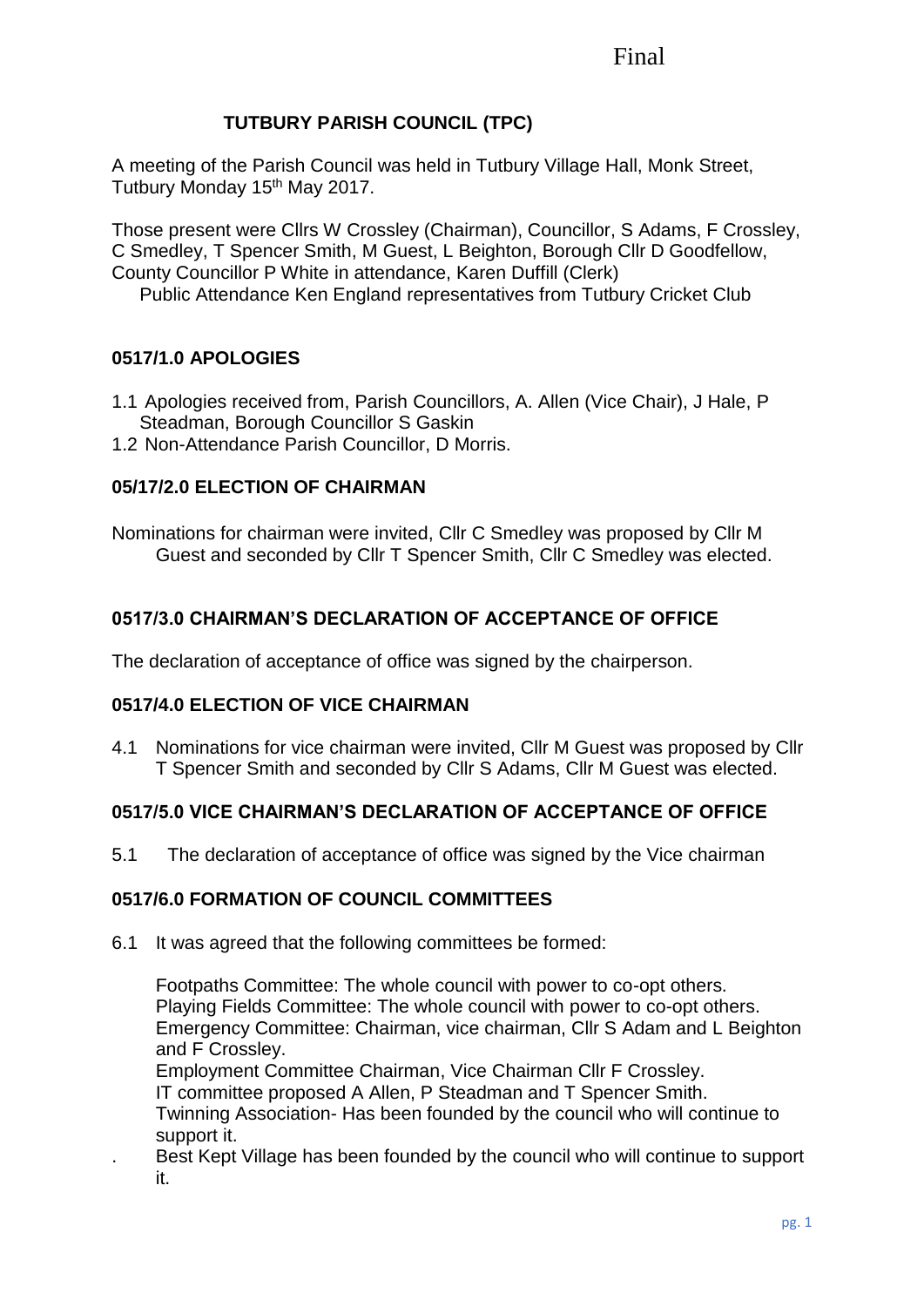Friends of Elm Lane have been founded by the council who will continue to support it.

# **0517/7.0 APPOINTMENT OF STREET REPRESENTATIVES**

7.1 Street representatives were elected based on the existing responsibilities of continuing councillors. See Appendix 1

## **0517/8.0 MINUTES OF THE MEETING HELD ON 24th April 2017**

2.1 The minutes were agreed as a true record, with one amendment and signed by the chairman.

# **0517/9.0 DECLARATION OF INTERESTS**

None declared.

# **0517/10.0 CLERKS REPORT**

#### **Chatsworth Drive Fence**

Quotes have been received to replace the fence. To be reviewed by the council an email has been received from the resident who is getting frustrated and wants this resolved.

We have received a revised drawing of the land to transfer to the parish council and the residents say that it is not clear from the plan where the boundary lies. The residents have pointed out to the councillors at the last site meeting where the boundary should lie and where the proposed new fence will sit. The boundary line was said to start where the neighbour wall ended and swept round towards the corner panel of the existing fence on the raised area of the pale. A further meeting will be set up to discuss the quotes with the residents.

## **Churchyard Matters**

Meeting still to be confirmed.

## **HIGHWAYS UPDATE**

The Belmot Rd drain has been logged again as effluent is all over the road and splashed onto the wall fault ref 4077840. A resident has sent the log that confirms work request has been made and will be done when resources permit 4065840. Trevor Mellor from the Neighbourhood Highways Team is unable to do anymore until the drains team can carry out the work. He suggested contacting Severn Trent to jet it again

Trevor Mellor from the County Council has been sent a list of outstanding issues for Tutbury. He is organising a day of work to improve the Owen's bank footpath and if the parish council can get some volunteers he will tie it in with them at a later date.

He has sent in requests to the NHT to cut back 1.5m from the verge on the Bypass and to chop back and strim around the bus shelter on Burton Road.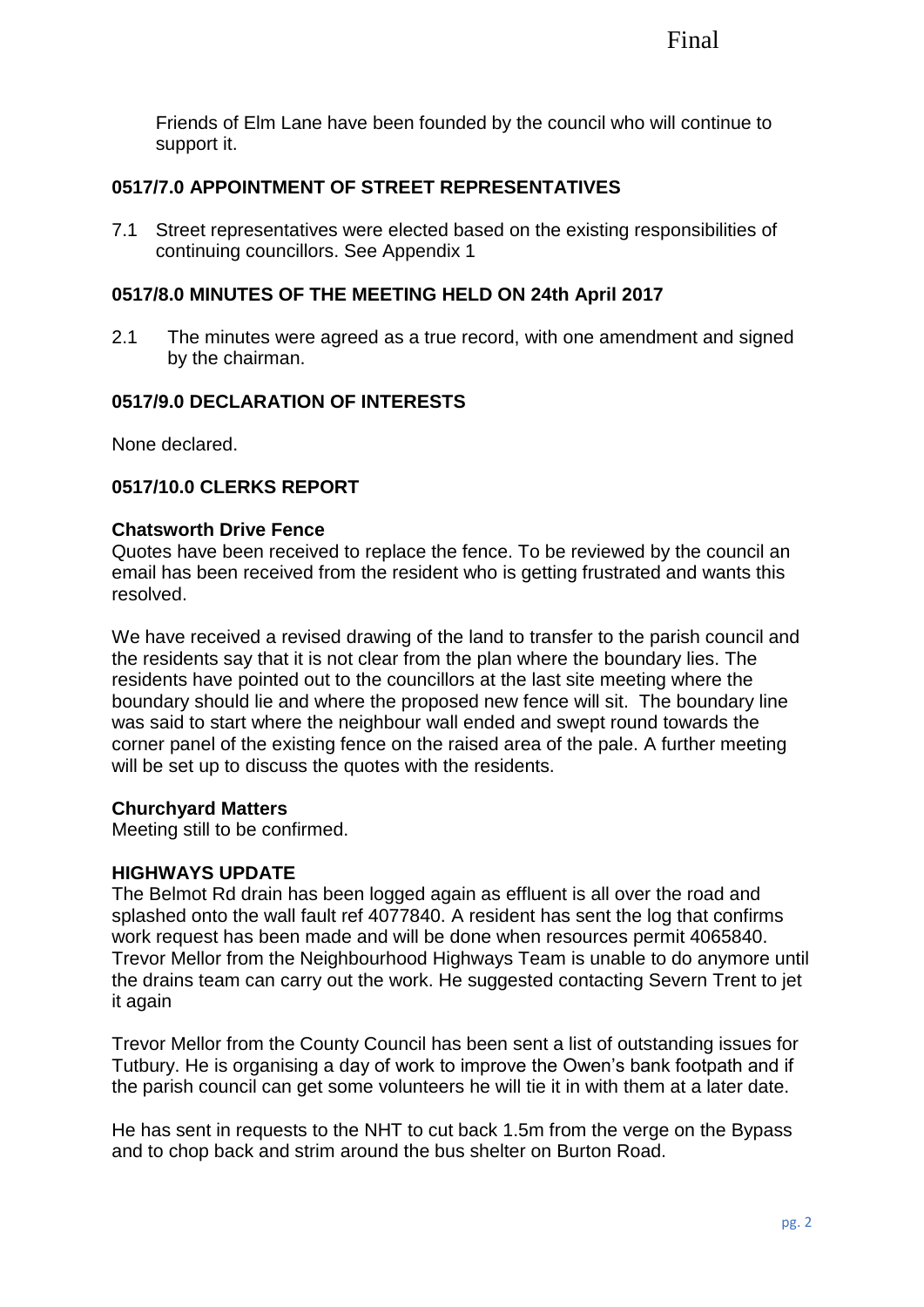He has requested the footpath is cleared and cutback from the New Housing development to Tutbury.

Belmot Road, he has requested that the crown of the large tree is reduced and overhanging branches are cut back. He has requested that the vegetation is cut back 2 metres from the footpath.

He has instructed Development control to write to Peverill to instruct them to cut the hedge, however we are now in bird nesting season after the March deadline.

We will now have to wait to see how many days work the NHT are allocated to Tutbury to see what gets done.

# **0517/11.0 ACCOUNTS PAYABLE**

**6.1** Cllr M guest proposed the accounts for payment and Cllr F Crossley seconded them.

| Karen Duffill                       | <b>Clerks Salary</b>             | 842.14 |
|-------------------------------------|----------------------------------|--------|
| Karen Duffill                       | Stamps and postage               | 19.46  |
| Karen Duffill                       | Local world Annual Parish notice | 131.34 |
| Karen Duffill                       | Amazon Printing ink              | 70.56  |
| Karen Duffill                       | Office allowance                 | 25.92  |
| <b>Staffordshire County Pension</b> | <b>Clerks Employee Pension</b>   |        |
| Fund                                | contribution                     | 157.37 |

| <b>Staffordshire County Pension</b><br>Fund | <b>Clerks Employer Pension</b><br>contribution |      | 231.56 |
|---------------------------------------------|------------------------------------------------|------|--------|
| <b>Sterilizing services</b>                 |                                                | 2775 |        |
| <b>Topliss Associates</b>                   | Audit visit                                    |      | 34.56  |
| Reflex Print and design                     | Flyers and posters                             |      | 190.60 |
| Aucuba Landscapes                           | Churchyard contract inv 3800                   |      | 238.64 |
| Daligas                                     | Changing rooms Gas DD                          |      | 22.42  |
| <b>HMRC</b>                                 | Tax and NI                                     |      | 93.67  |

#### **0517/11.0 END OF YEAR ACCOUNTS AND AUDIT.**

## **11.1 ANNUAL GOVERNANCE STATEMENT 2016/2017**

11.1 The council agreed with the statements and the chairman and the clerk signed and dated the first part of the annual return.

## **0517/11.2 ACCOUNTING STATEMENT 2016/2017**

11.2 The council agreed with the figures in the annual return statement and the chairman and the clerk signed and dated the second part of the annual return.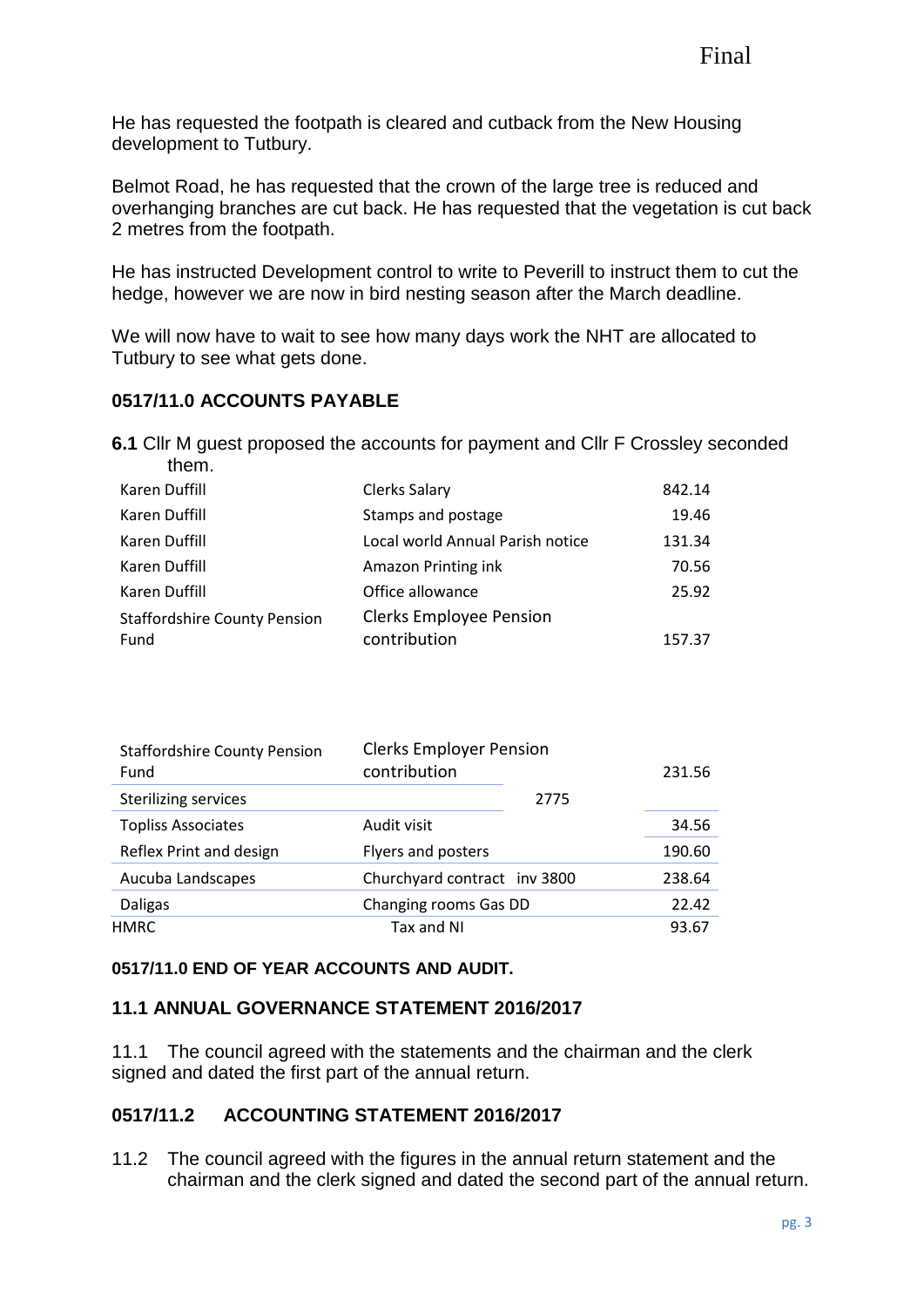The annual return and supporting documents and notices will be returned before the deadline in June.

11.3 The auditor report will be reviewed in more detail in the next meeting.

## **0517/12.0 PLANING APPLICATIONS**

#### **P/2017/00465**

Proposal: Erection of a detached garage and formation of access.

Location: 22 Bridge Street, Tutbury, Staffordshire, DE13 9LZ

**NO OBJECTION** However, Tutbury Parish Council feel that the access to the garage further restricts the limited parking available on Bridge Street.

## **P/2017/00501**

Proposal: Reduction in height of leylandii tree to 5.8m in height

Location: 1 Castle Street, Tutbury, Staffordshire, DE13 9JF

## **NO OBJECTION**

#### **DECISION**

Erection of a single storey side and rear extension 81 Green Lane, Tutbury, Staffordshire, DE13 9NN

## **PERMITTED**

#### **0517/13.0 PARISH COUNCILLOR REGISTER OF INTERESTS REVIEW**

#### 13.1 **PARISH COUNCILLOR REGISTER OF INTERESTS REVIEW**

13.1 The clerk had distributed the register of Interests forms and guidance notes for the councillors to complete the forms. These will be publicised on the website and sent through to the Borough Council.

## **0517/14.0 BEST KEPT VILLAGE**

14.1 Letters have been sent out to all the school children inviting them to submit a poster, deadline May 17<sup>th</sup>. Cllr S Adams will collect the posters and arrange for them to be displayed and sent off. It was suggested some could be displayed in the High Street, Holts Lane and Burton Road bus shelters.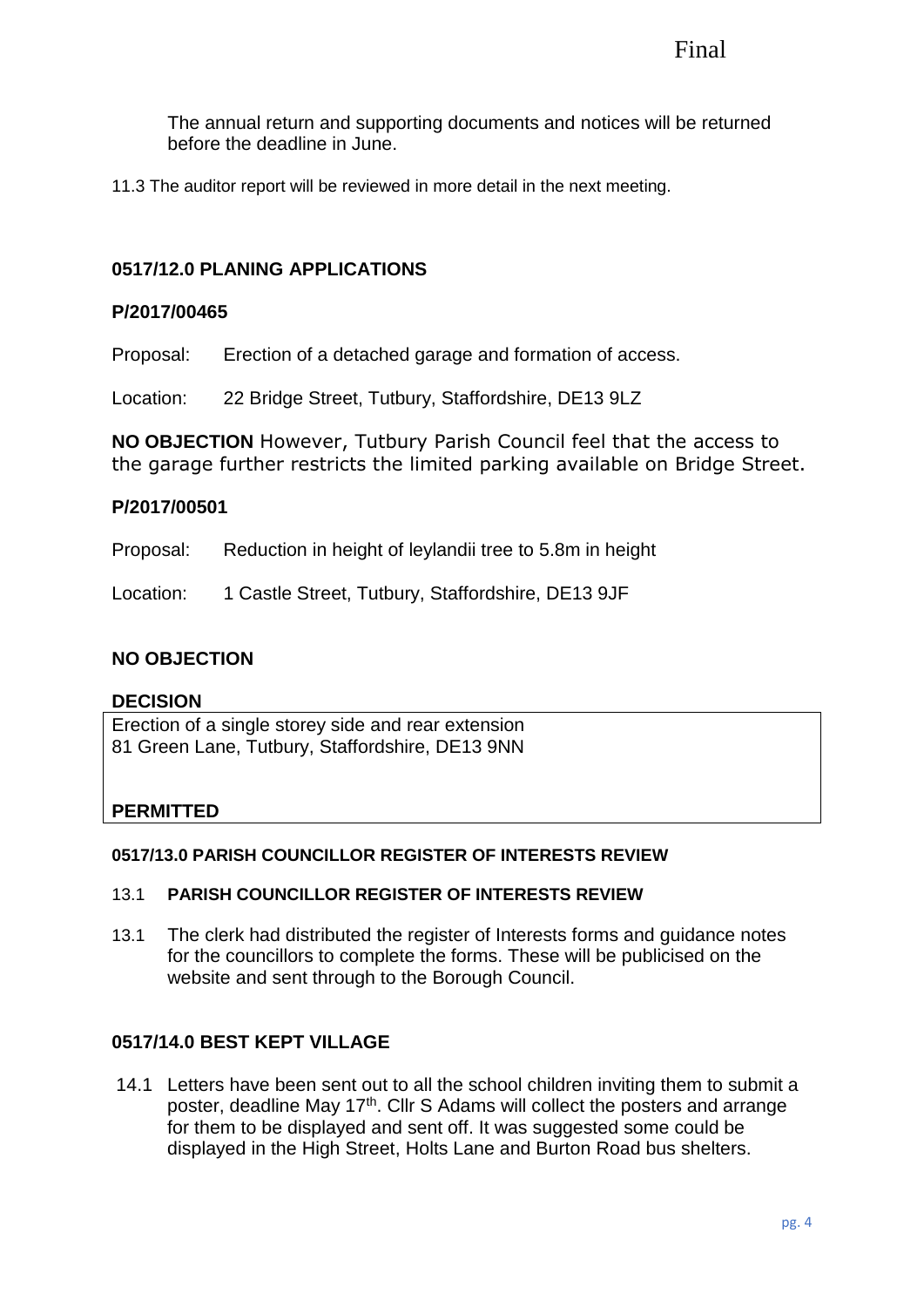## **PUBLIC PARTICIPATION**

Mr England raised questions regarding highways matters on Burton Street.14.2 The contractor has been instructed to re- turf the Castle triangle and paint the bench.

# **0517/15.0 COMMUNITY PATH INTIATIVE**

15.1 Deadline for submission 1<sup>st</sup> June no projects were identified that were achievable within the time frame.

#### **0517/16.0 COMMUNITY BUILDING.**

16.1 Cllr Steadman distributed a report on the feedback from the community regarding the use of the proposed building it was noted that a children's nursery was interested in occupying the building during the day. It was estimated that running costs may be around £20k a year. Other correspondence from parishioners received were around the financial viability of the building and questions around what the developers could offer if the building was not built. The next meeting will be held May  $22^{nd}$  7.30 at Tutbury Institute. Concern was raised whether the Tutbury Institute was the best venue for the working party.

## **0517/17.0 STREET CLEANING**

.

- 17.1 Two tender bids have now been received and a further meeting will be arranged to review them.
- 17.2 Cllr S Adams raised concern on behalf of the civic society that the red telephone box needed painting and looked untidy.

**RESOLUTION** - Cllr Smedley agreed to investigate how this could be addressed.

## **0517/ 18.0 GRANTS TO LOCAL ORGANISATIONS**

18.1 Two representatives from Tutbury Cricket Club attended the meeting to clarify the grant application submitted for financial assistance of £1000 towards the costs of submitting planning permission for a new pavilion.

Liz Chadwick confirmed the cricket club is owned by two trustees, of which she was one. There are two mortgage payments remaining that will be paid this year. The Cricket club is run by a committee and has its own accounts that are audited. The grant request has been resubmit requesting to be paid into the Friends of the Cricket club bank account due to the club who want to keep the accounts separate for the new pavilion. However, the councillors requested that any payments requested, were paid directly to the cricket club who could then transfer it.

Cllr T Spencer Smith proposed that the grant was awarded to the club. Cllr S Adams seconded the decision.

**RESOLUTION** A grant will be awarded to Tutbury Cricket Club for £1000.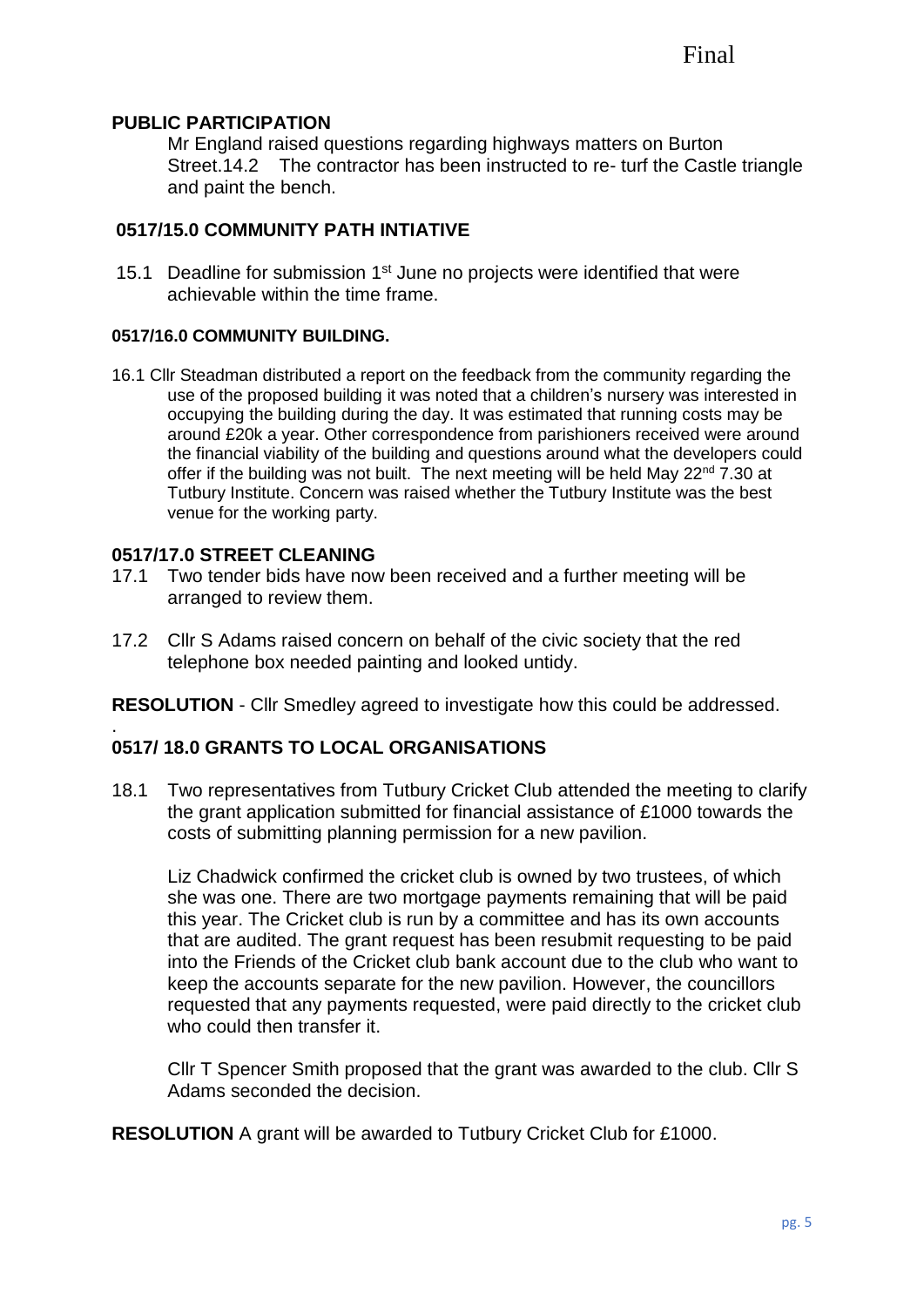# **0517/19.0 TUTBURY TIGERS AND THE USE OF THE CHANGING ROOMS AT CORNMILL LANE**

To be added to the next agenda.

## **0517/20.0 TUBURY TWINNING.**

**20.1** Cllr T Spencer Smith informed the council that there was a planned trip to Olainvile coinciding with the Pentecost Festival from the  $2<sup>nd</sup>$  June to the  $5<sup>th</sup>$ . Nineteen people will be travelling. Cllr T Spencer Smith believed that Twining has proved to have many community benefits such as the formation and success of the new Tutbury Tigers last year.

## **0517/21.0 ESBC OPEN SPACE SURVEY**

➢ Survey completion request from East Staffs Borough regarding open spaces **Resolution** To be added to the next agenda.

## **0517/22.0 CORRESPONDENCE**

o Cllr Steadman enquired if flags were required on the High Street for the 40s weekend.

**RESOLUTION** New Union flags should be ordered for the forthcoming event.

- o Residents have contacted the council regarding an EE representative taking interest in accessing gardens to look at the Scotch Pines that are protected on Belmot Road. They were said to be blocking the phone signals. Julia Wells PCSO has been informed as this may be suspicious in trying to gain entry to rear gardens.
- o Village of the Year Channel 4 competition presented by Penelope Keith application deadline May  $14<sup>th</sup>$ . This was received too late to submit an entry.
- $\circ$  Grant Thornton Limited Assurance 2016/17 Bulletin 3 New rights of inspection Journalists now have the right to inspect the accounts (but it's still only electors who can raise questions and objections with the external auditor). More detail enclosed in the clerk's report.
- o Email from John Bridges Re Let's Talk Mental Health Event 2017

Burton Albion Football Club, Pirelli Stadium, Burton on Trent DE13 OAR on

Thursday 25th May 2017 between 6pm and 9pm. More details in the clerk's report.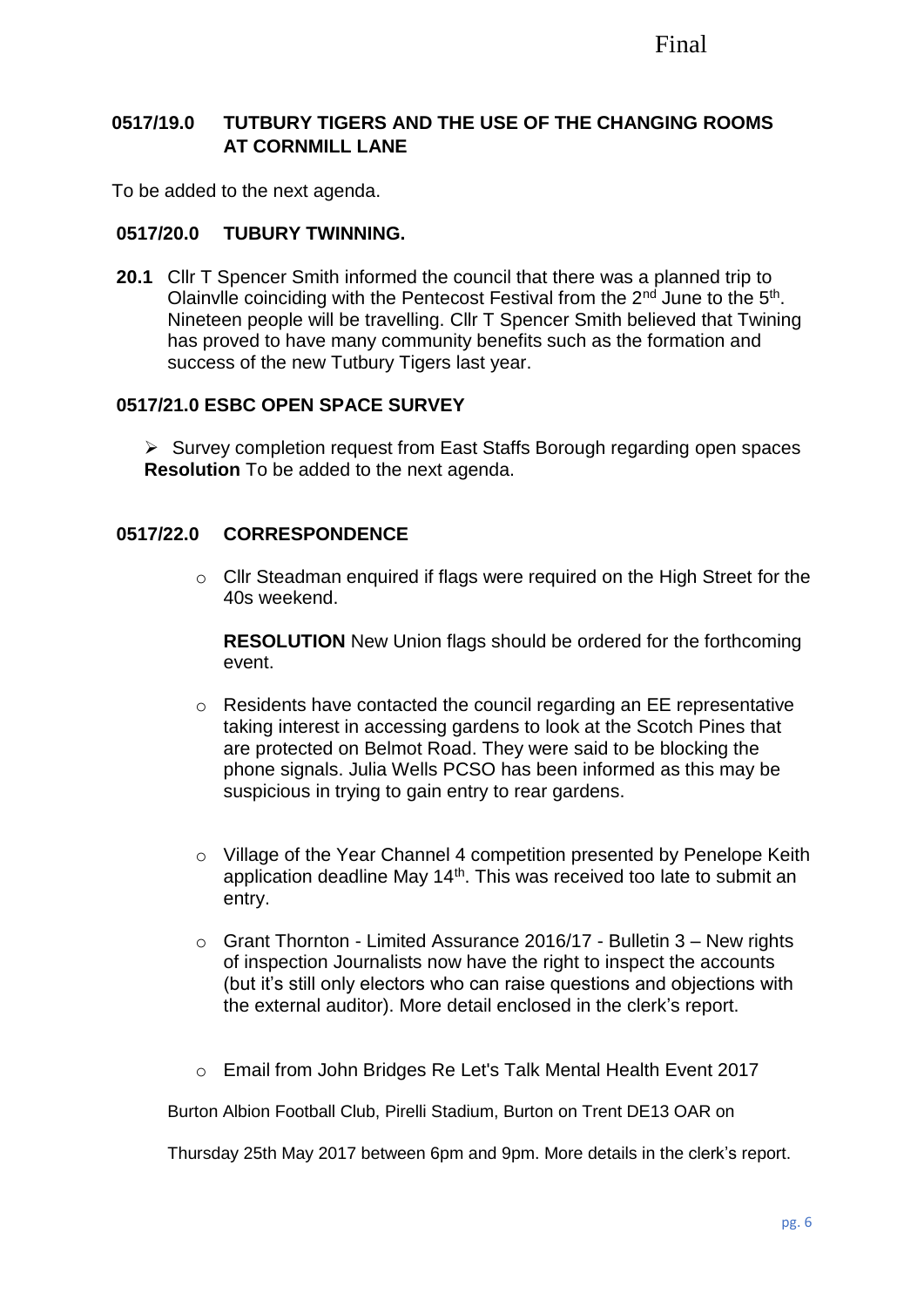# Final

o As part of the public participation session of the meeting Mr K England raised concern regarding the inadequate width of the new pavements on the Burton Road Estate. Phillip White the County Councillor will investigate further.

# **0517/23.0 ITEMS FOR THE NEXT AGENDA**

- End of Year Audit Report
- Street Cleaning

• Best Kept Village

- Community Building
- Cornmill Lane Changing Rooms
- Footpaths
- ESBC Open Space Survey

# **0517/24.0 DATE OF THE NEXT MEETING**

24.1 June 19th 2017